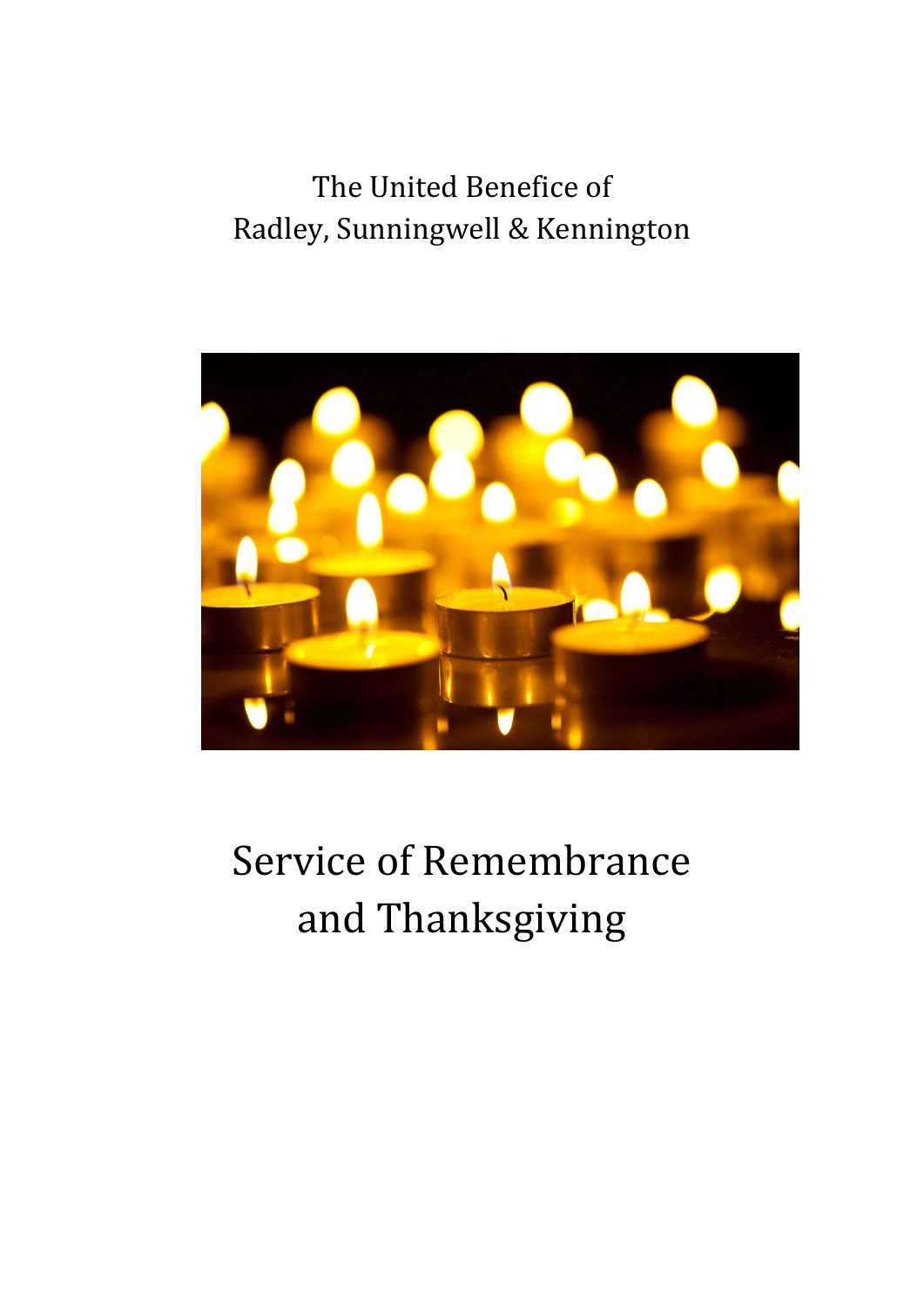#### **The Gathering**

#### **Poem: Walking with grief**

Do not hurry as you walk with grief; it does not help the journey. Walk slowly, pausing often: do not hurry as you walk with grief. Be not disturbed by memories that come unbidden. Swiftly forgive; and let Christ speak for you unspoken words. Unfinished conversation will be resolved in Him. Be not disturbed.

Be gentle with the one who walks with grief. If it is you, be gentle with yourself. Swiftly forgive; walk slowly, pausing often.

Take time, be gentle as you walk with grief.

#### **The Greeting**

In the name of Christ, who died and was raised by the glory of the Father, we welcome you: grace, mercy and peace be with you all.

#### *All* **and also with you**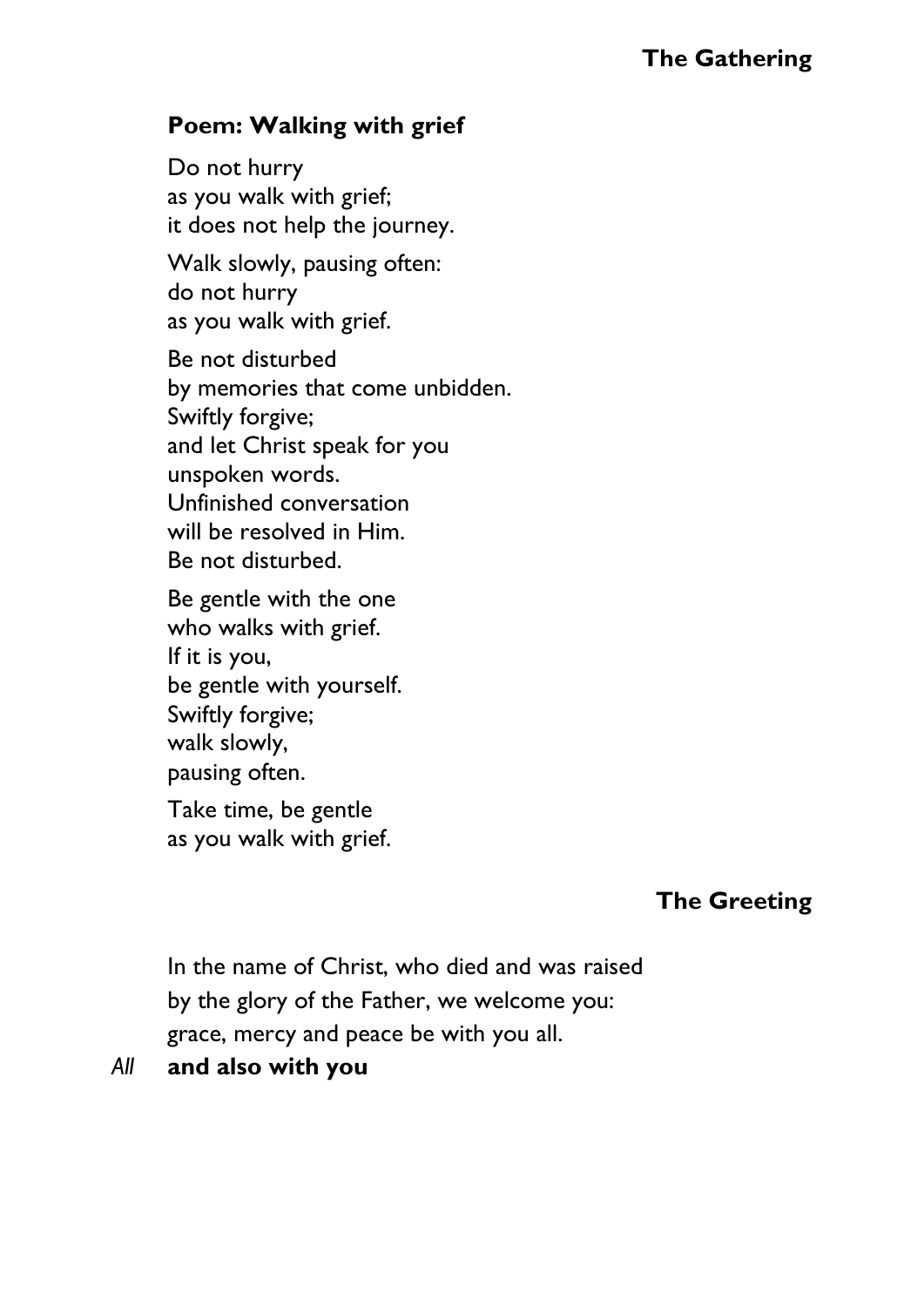#### **Hymn**

Praise, my soul, the King of Heaven; To His feet thy tribute bring. Ransomed, healed, restored, forgiven, Who like me his praise should sing? Praise him! Praise him! Praise the everlasting King. Praise Him for His grace and favour

To our fathers in distress; Praise Him still the same as ever, Slow to chide, and swift to bless. Praise Him! Praise Him! Glorious in His faithfulness.

Father-like He tends and spares us, Well our feeble frame He knows; In His hands He gently bears us, Rescues us from all our foes. Praise him! Praise him! Widely yet His mercy flows.

Angels, help us to adore Him, Ye behold Him face to face; Sun and moon, bow down before Him; Dwellers all in time and space, Alleluia! Alleluia! Praise with us the God of grace.

## **Opening Prayer**

We meet this day to remember our loved ones, to renew our trust and confidence in Christ, and to pray that together we may be one in him, through whom we offer our praises to the Father.

We are gathered together because we have been parted from those we love.

- *All* **We will not be parted forever.** We have wept because death is painful and powerful.
- *All* **Jesus weeps with us and walks alongside us.** We live now as people who mourn,
- *All* **but also as people who hope in the resurrection.**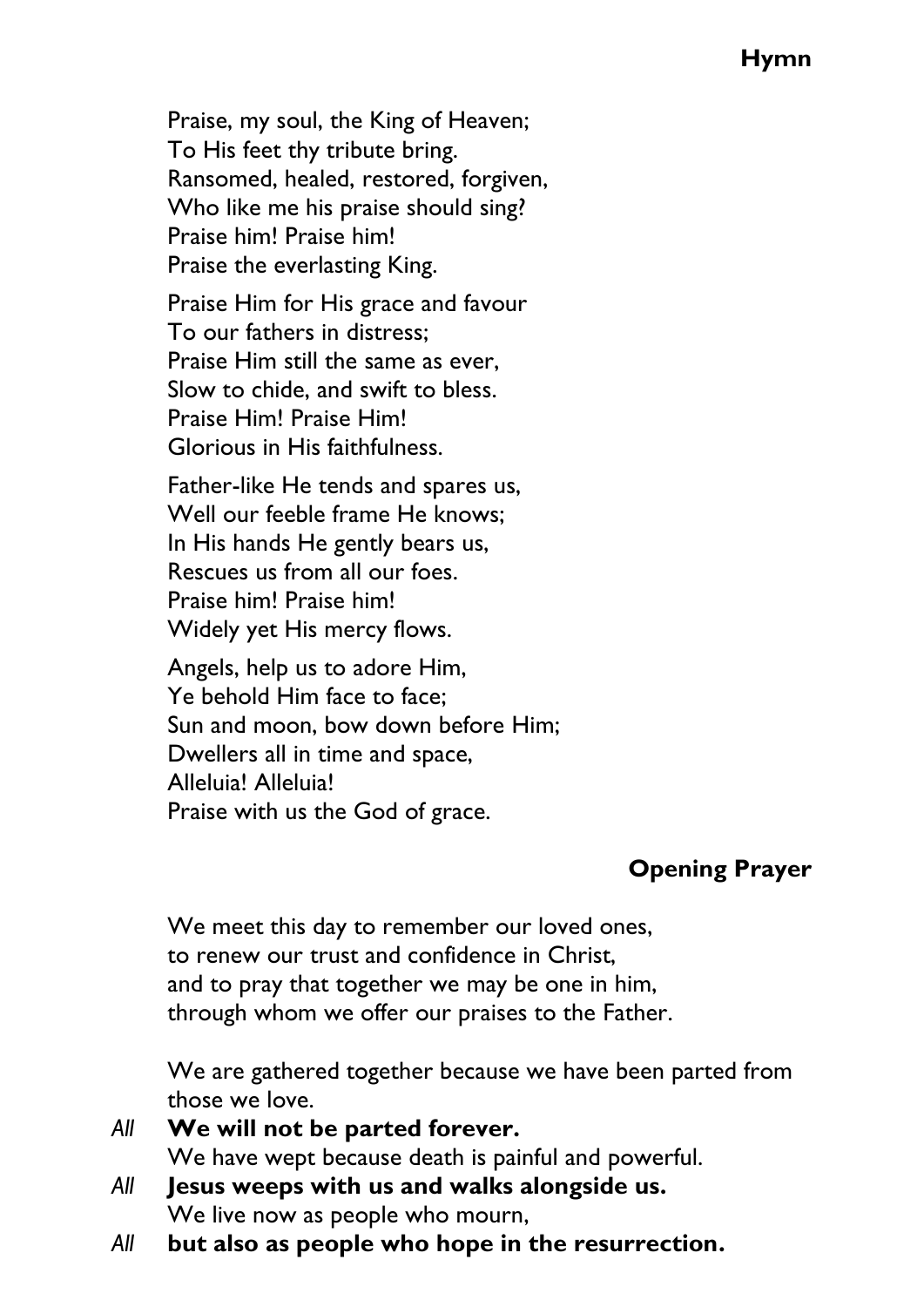We will continue to remember those whom we love.

- *All* **In God's love no-one is forgotten.** No fear in life and no power of death
- *All* **can ever separate us from God's love in Jesus Christ.**

Blessed are you, Lord our God, lover of souls: you uphold us in life and sustain us in death: to you be glory and praise for ever! For the darkness of this age is passing away as Christ the bright and morning star brings to his saints the light of life. As you give light to those in darkness who walk in the shadow of death, so remember in your kingdom your faithful servants, that death may be for them the gate to life and to unending fellowship with you; where with your saints you live and reign one in the perfect union of love. Blessed be God, Father, Son and Holy Spirit

*All* **Blessed be God forever.**

## **The Liturgy of the Word**

## **Reading**

## **Mark 4:35-41**

**<sup>35</sup>** On that day, when evening had come, he said to them, "Let us go across to the other side." **<sup>36</sup>** And leaving the crowd behind, they took him with them in the boat, just as he was. Other boats were with him. **<sup>37</sup>**A great windstorm arose, and the waves beat into the boat, so that the boat was already being swamped. **<sup>38</sup>** But he was in the stern, asleep on the cushion; and they woke him up and said to him, "Teacher, do you not care that we are perishing?" **<sup>39</sup>** He woke up and rebuked the wind, and said to the sea, "Peace! Be still!" Then the wind ceased, and there was a dead calm. **<sup>40</sup>** He said to them, "Why are you afraid? Have you still no faith?" **<sup>41</sup>**And they were filled with great awe and said to one another, "Who then is this, that even the wind and the sea obey him?"

This is the word of the Lord. *All* **Thanks be to God.**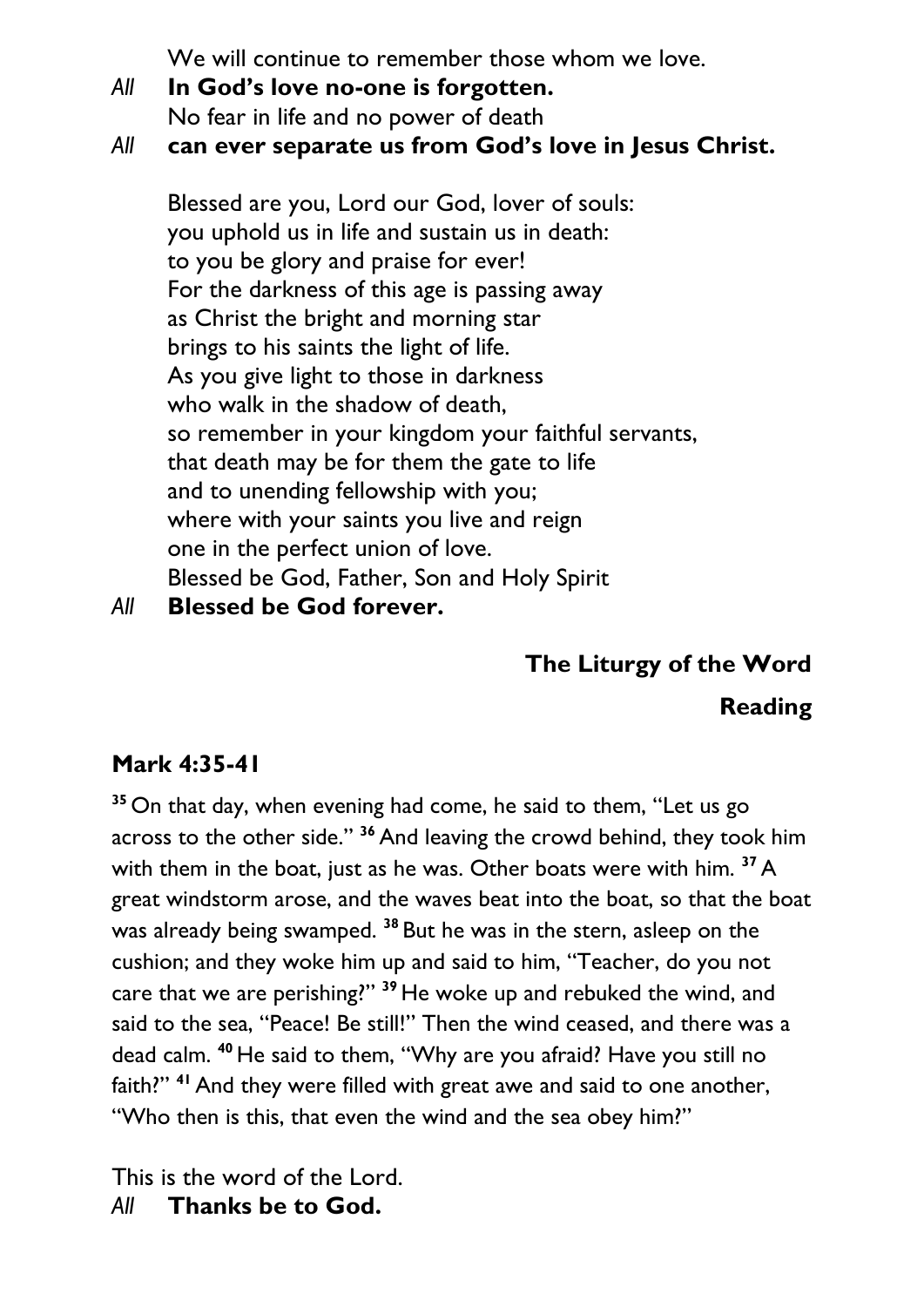#### **Hymn**

The Lord's my Shepherd, I'll not want. He makes me down to lie in pastures green; He leadeth me the quiet waters by.

My soul He doth restore again; and me to walk doth make within the paths of righteousness, e'en for His own name's sake.

Yea, though I walk through death's dark vale, yet will I fear none ill; for Thou art with me, and Thy rod and staff me comfort still.

My table Thou hast furnishèd in presence of my foes; my head Thou dost with oil anoint, and my cup overflows.

Goodness and mercy all my life shall surely follow me; and in God's house for evermore my dwelling place shall be.

**Reflection**

**Hymn**

Safe in the shadow of the Lord beneath his hand and power, I trust in him, I trust in him, my fortress and my tower.

My hope is set on God alone though Satan spreads his snare; I trust in him, I trust in him, to keep me in his care.

From fears and phantoms of the night, from foes about my way, I trust in him, I trust in him, by darkness as by day.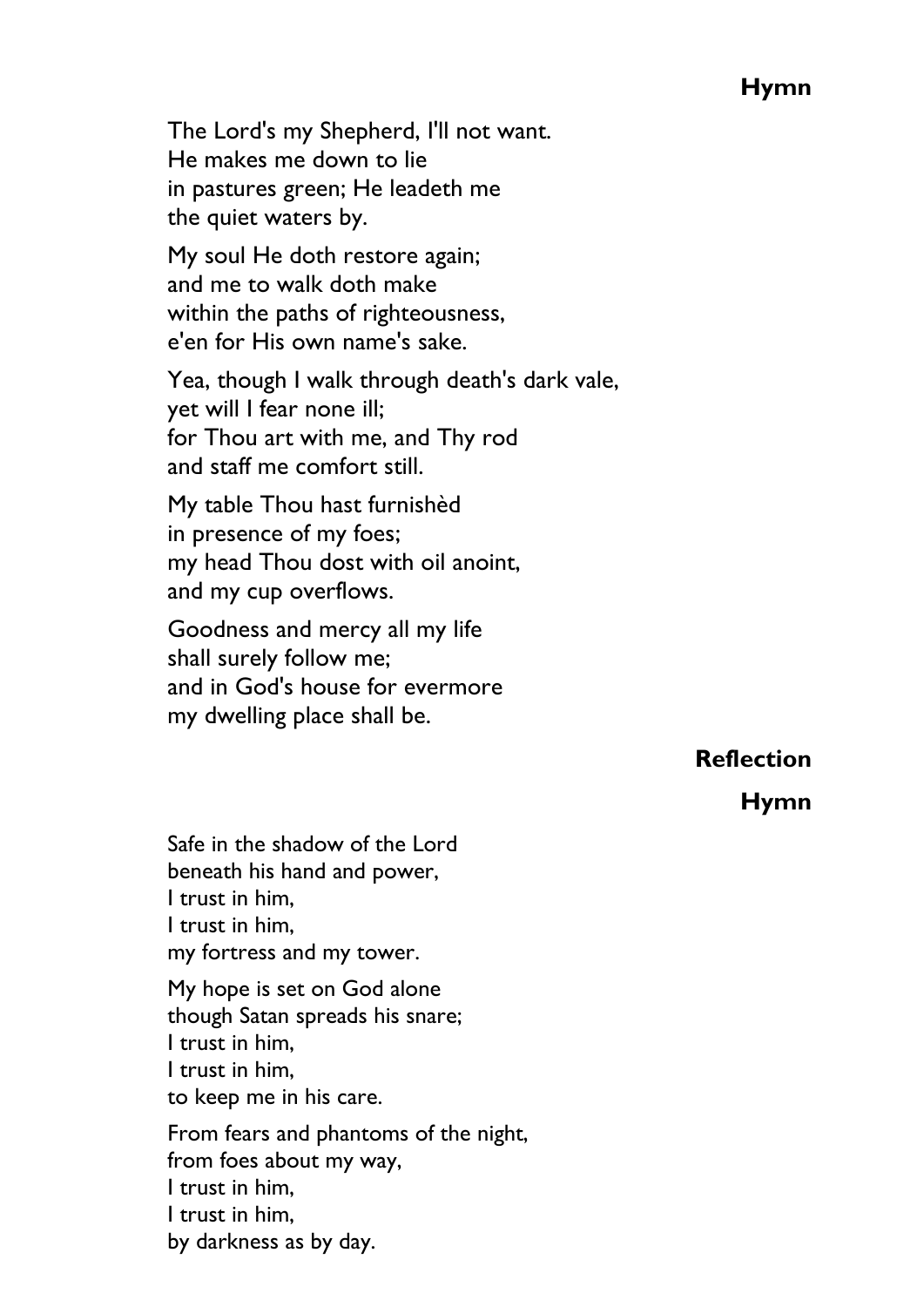His holy angels keep my feet secure from every stone; I trust in him, I trust in him, and unafraid go on.

Strong in the everlasting Name, and in my Father's care, I trust in him, I trust in him, who hears and answers prayer. Safe in the shadow of the Lord, possessed by love divine, I trust in him,

I trust in him,

and meet his love with mine.

## **The Commemoration**

Let us remember those whom we love but see no longer.

*As music is played, the names of our loved ones will be read out. You are invited to come and light a candle in remembrance of them. Silence is kept*

## **Prayer of Commemoration**

Hear us, O merciful Father, as we remember in love those whom we have placed in your hands. Acknowledge, we pray, sheep of your own fold, lambs of your own flock, sinners of your own redeeming. Enfold them in the arms of your mercy, in the blessed rest of everlasting peace, and in the glorious company of the saints in light.

*All* **Amen.**

The eternal God is your dwelling place, and underneath are the everlasting arms.

#### *All* **Blessed is the Lord, our strength and our salvation.**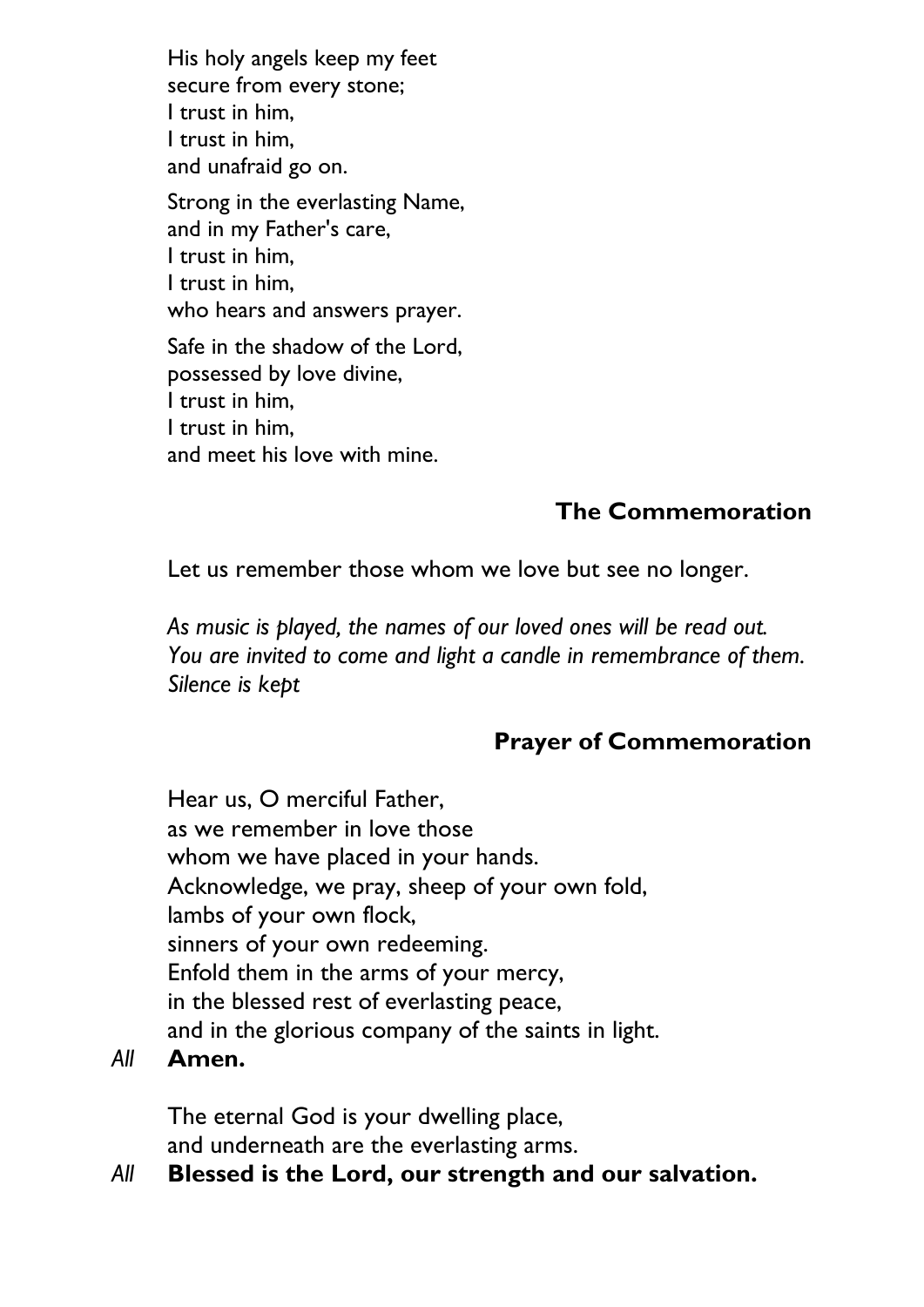Lord, hear us.

## *All* **Lord, graciously hear us.**

## **The Lord's Prayer**

Uniting our prayers with the whole company of heaven, let us pray with confidence as our Saviour has taught us

*All* **Our Father, who art in heaven, hallowed be thy name; thy kingdom come; thy will be done; on earth as it is in heaven, Give us this day our daily bread. And forgive us our trespasses, as we forgive those who trespass against us. And lead us not into temptation; but deliver us from evil. For thine is the kingdom, the power and the glory, for ever and ever. Amen.**

#### **Hymn**

Thine is the glory, risen, conqu'ring Son; endless is the vict'ry Thou o'er death hast won. Angels in bright raiment rolled the stone away, kept the folded grave-clothes where Thy body lay. *Refrain: Thine be the glory, risen, conqu'ring Son; endless is the vict'ry Thou o'er death hast won.*

Lo, Jesus meets us, risen from the tomb. Lovingly He greets us, scatters fear and gloom; let His church with gladness hymns of triumph sing, for the Lord now liveth; death hath lost its sting. *Refrain*

No more we doubt Thee, glorious Prince of life!! Life is nought without Thee; aid us in our strife; make us more than conqu'rors, through Thy deathless love; bring us safe through Jordan to Thy home above. *Refrain*